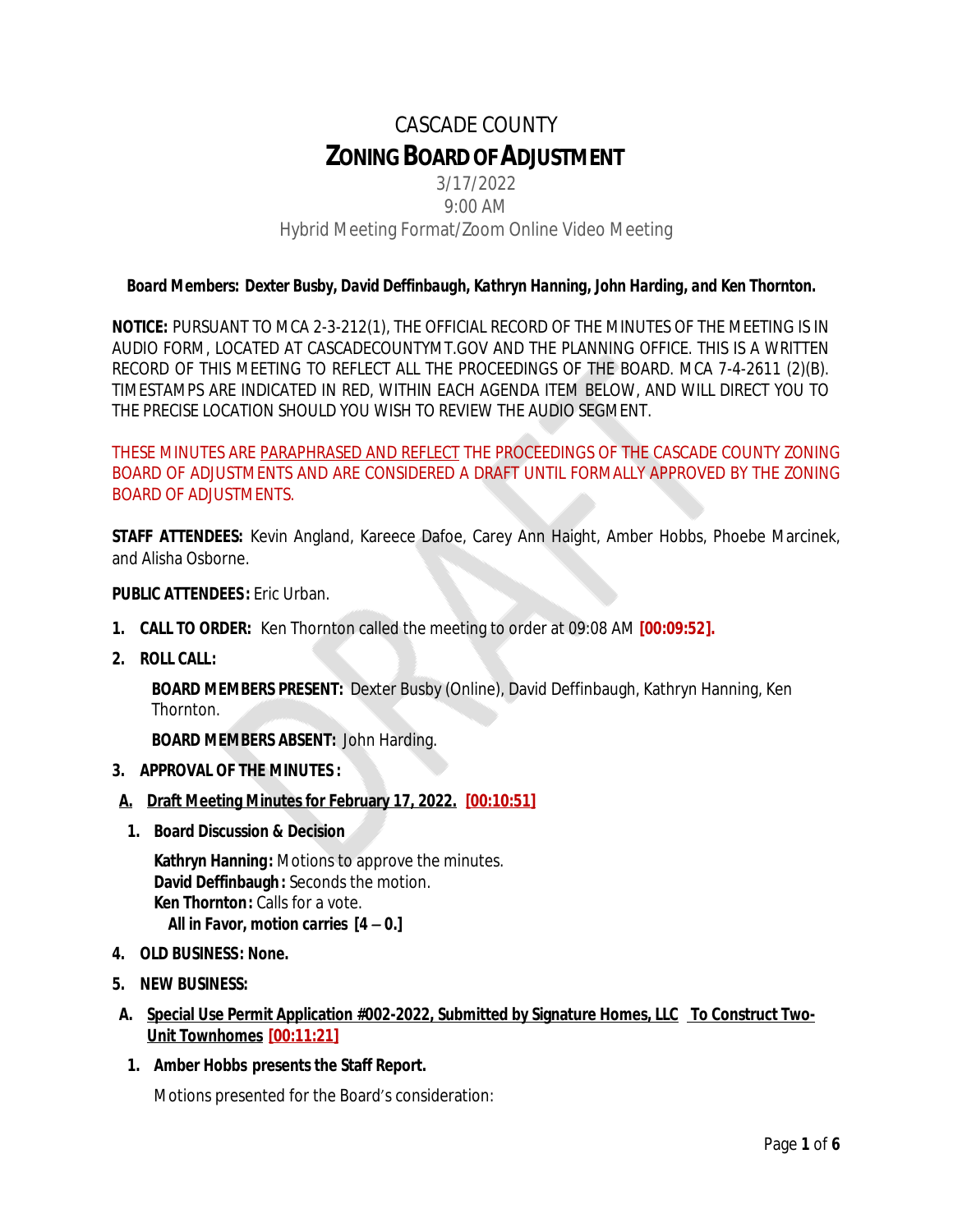**A:** Move that Special Use Permit #002-2022 to allow the construction of a second dwelling unit on Lot 012, Block 015 of the Foothills Ranch Phase III Subdivision in Section24, Township 20 North, Range 04 East, P.M.M., Cascade County, MT, be denied (Board must make findings delineating the legal reason for denial);

### **Or**

**B:** Move the Board adopt the staff report and findings of fact and approve Special Use Permit # 002-2022 to allow the construction of a second dwelling unit on Lot 012, Block 015of the Foothills Ranch Phase III Subdivision in Section 24, Township 20 North, Range 04 East, P.M.M., Cascade County, MT, subject to the following conditions:

- 1. The Applicant obtains any other required county, state, or federal permits and comply with regulations associated with any other permits.
- 2. Applicant obtains addressing from the GIS Department for E911 purposes.
- 3. Applicant obtains an approved Subsurface Wastewater Treatment System Permit from the City-County Health Department prior to installation of any wastewater treatment system.
- 4. The second dwelling unit cannot exceed 150 feet in height.

## **2. Board Discussion [00:37:24]**

**Ken Thornton:** Asks if there is any comment from the public on the matter. **Carey Ann Haight:** Advises that public comment must be called three (3) times.

## **3. Public Hearing opens at 09:35 AM, [00:37:24].**

**Public Proponents:** None**.**

**Public Opponents:** None**.**

**Public Hearing closes at 09:35 AM.**

**4. Board Discussion & Action: [00:38:14]**

**Kathryn Hanning:** Says, "I move that the Board adopt the staff report and findings of fact and approve Special Use Permit # 002-2022 to allow the construction of a second dwelling unit on Lot 012, Block 015 of the Foothills Ranch Phase III Subdivision in Section 24, Township 20 North, Range 04 East, P.M.M., Cascade County, MT, subject to conditions one through four."

**Ken Thornton:** Asks if there is a second.

**David Deffinbaugh:** Seconds the motion.

**Ken Thornton: Calls for a vote.** 

*All in Favor, motion carries [4 – 0].*

## **B. Special Use Permit #003-2022 Submitted by Edwin & Margaret Birky for A Quarry [00:39:40]**

#### **1. Kevin Angland presents the Staff Report.**

Motions presented for the Board's consideration:

**A:** Move that Special Use Permits #003-2022 to allow a quarry on the subject property on Parcel #6120300, be denied due to (Board must make findings delineating the legal reason for denial);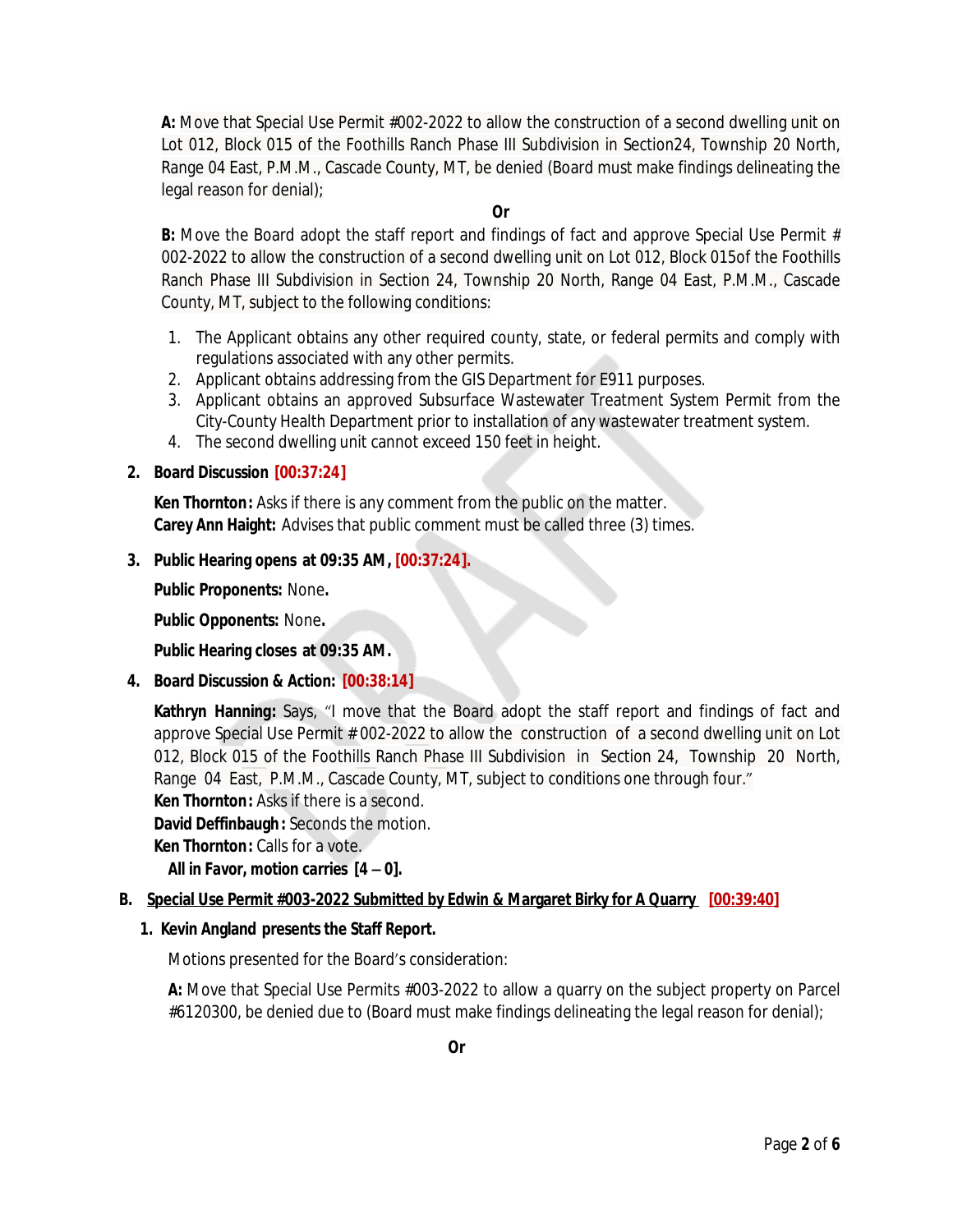**B:** Move the Board to adopt the Staff Report in its entirety with Findings of Fact and approve Special Use Permits #003-2022 to allow a quarry on Parcel #6120300, subject to the following conditions:

- 1. The Applicant obtains any other required county, state, or federal permits and approvals, and comply with the laws, rules, regulations, and/or ordinances associated with any other permits and approvals.
- 2. Applicant obtains an approved Subsurface Wastewater Treatment System Permit from the City-County Health Department prior to installation of any wastewater treatment system.
- 3. Operations hours shall be from 7:00 a.m. to 7:00 p.m.
- 4. In the case of an open excavation there shall be substantial fence, suitable gates, completely enclosing the portion of the property which the excavation is located in, and such fence shall be located at all points forty (40) feet or more from the edge of the excavation.
- 5. No rock crusher, cement plant, or other crushing, grinding, or polishing or cutting machinery, or other physical or chemical process for treating the product of such quarry shall be permitted.
- 6. In the case where excavation activity is discontinued, the excavation shall be restored in accordance with Open Cut Mining Reclamation guidelines (See MCA § 82-4-400, et. Seq).

## **2. Board Discussion [01:06:21]**

**Kathryn Hanning:** Asks whether that is the only fencing the Applicant needs or if it is just a sample of what he is proposing. She is guessing that is fencing around the quarry on the map.

**Kevin Angland:** Says yes.

**Kathryn Hanning:** Asks if it is that area *[indicates the area on the map].*

**Kevin Angland:** Says if you look at the vicinity map what they are proposing is the topsoil stockpile acting as the sight and sound barrier.

**Kathryn Hanning:** Says she sees it and thought it was *[inaudible].*

**Ken Thornton:** Asks if the Applicant is present and will take questions from the Board.

**Eric Urban of 1564 Charlie Russell Drive, Helena, MT :** Says yes and introduces himself, explaining he has a consulting business in Helena and has twenty (20) years in public service, most of that time spent in DEQ. He says Mr. Birky hired him to do the job right and so he would be happy to answer any questions from the Board.

**Ken Thornton:** Asks the Applicant to verify the hours of operation as from 7 AM to 7 PM and whether it is weekdays or seven (7) days a week.

**Eric Urban:** Says that in the application it is proposed for seven (7) days a week but they would be amenable to modifying that.

**Ken Thornton:** Says there was one letter in opposition and asks if there were any other comments.

**Kevin Angland:** Says that was the only comment submitted, and it was submitted this morning. He says there were a couple calls from people who did not want to make public comments.

**Ken Thornton:** Asks where 1186 County Line Road is located.

**Kevin Angland:** Says there is a vicinity map but it is only [*inaudible]* no addresses.

**Kareece Dafoe:** Asks if he has a copy of the map.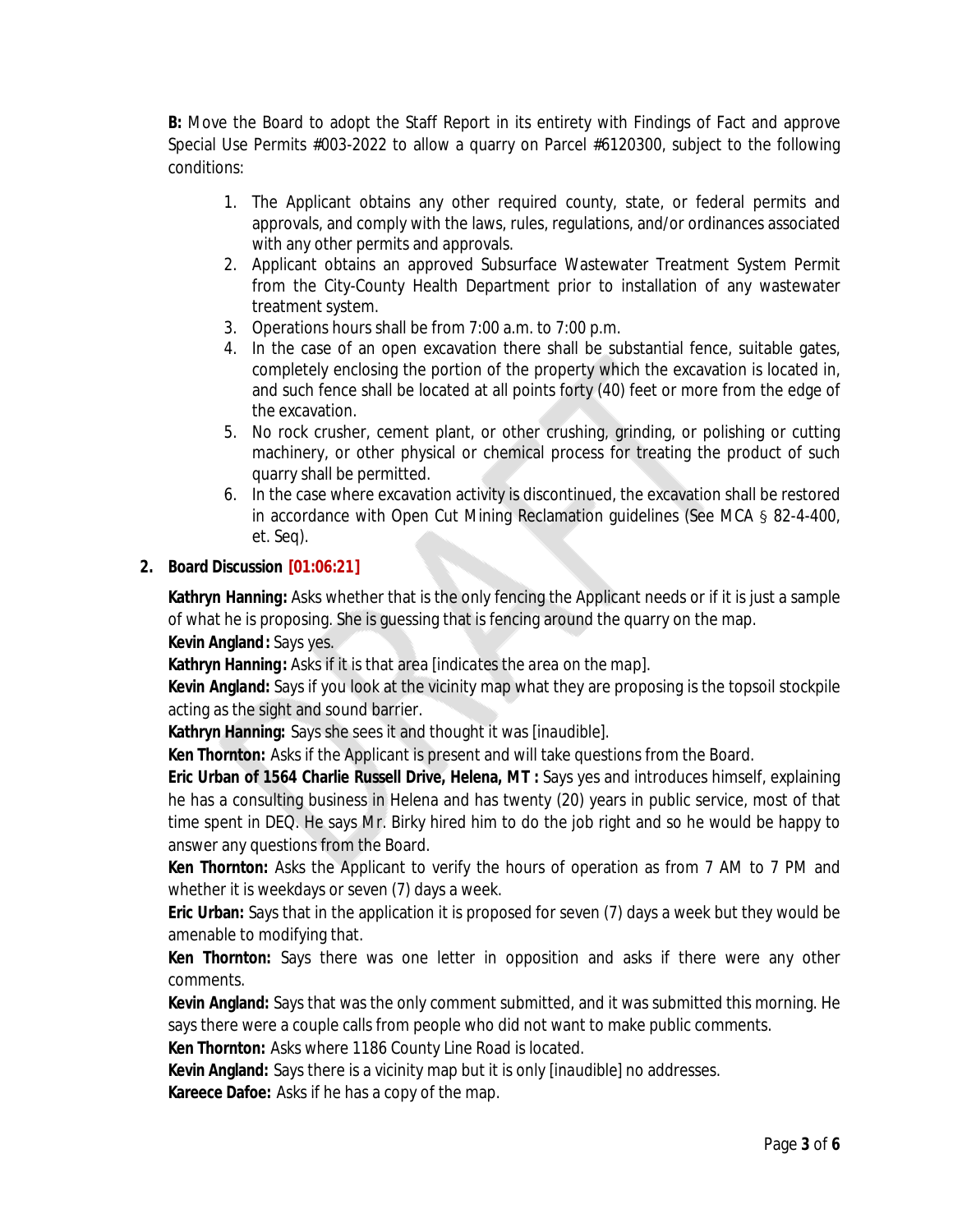## *[Inaudible chatter].*

**Eric Urban:** Asks what the address is and says perhaps he can help.

**Kathryn Hanning:** Says 1186 County Line Road.

**Eric Urban:** Says that it is going to be two (2) parcels east of the site. The first one would be Weaver and the next one would be Mary Hyland.

**Kevin Angland:** Says that will be Parcel #6118700.

**Eric Urban:** Says "Mr. Chairman?"

**Ken Thornton:** Says "Yes?"

**Eric Urban:** Says since the comment came in this morning, there has not been the opportunity to read it, and asks if someone could briefly summarize the concerns.

**Kevin Angland:** Says there were six (6) comments raised, the first being air quality, then water quality, land value, noise, increase of traffic, and future business ventures on the parcel. The air quality comments were concerned about dust and the effects it could have on asthmatic folks around that area. The water quality comments were concerned with how the use of the quarry affects livestock in the area. The comments on land value were concerned with the quarry adjacent property affecting land values, the noise concerns from the machinery, and the traffic being from the customers and the heavy machinery. The future business ventures comments were concerned with being able to get certain organic certifications.

**Eric Urban:** Thanks Mr. Angland for the information.

**Ken Thornton:** Says that in the permit application it says no rock crushing, or any other type of physical processing. He asks Mr. Urban if the plan is to screen the material.

**Eric Urban:** Says that is one point he would like to discuss. He explains that for a quarry and open cut mining, for DEQ he and the clients were under the impression that it was fully encompassing all the tools and machinery necessary for an open cut permit. The proposal for Condition #5 to limit the applicants would be a very big business change for the project. For the material to be made, they would need the ability to crush on site different products for the customers and existing business. Mr. Urban proposes a level of mitigation in lieu of limiting or excluding the equipment. He says he is unsure as to what the mitigation would be, however he welcomes the discussion on hours of operation for that type of equipment.

**Ken Thornton:** Asks how long Mr. Urban thinks the quarry would be open and whether it would be a short duration or many years.

**Eric Urban:** Says at this point, he usually advises obtaining a DEQ permit that lasts approximately twenty (20) years. He explains that the speed at which they proceed with mining will be marketdriven. He says he expects that with Mr. Birky's busy schedule, the duration would be much less than twenty (20) years.

**Ken Thornton:** Says thanks and asks if there are any other questions.

**Kathryn Hanning:** Says there are no questions for the Applicant *[inaudible]* board discussion.

**Eric Urban:** Says they would be open to mitigation and reiterates the concerns of the comments submitted. He explains the requirements for a sight and sound barriers and the reason for the soil stockpile and additional screening considerations. He requests that Condition #5 be modified.

**Ken Thornton:** Asks if he opens up the Public Comment first.

**Carey Ann Haight:** Says Mr. Thornton can do the Comments first.

## **3. Public Hearing opens at 10:17 AM, [01:18:41].**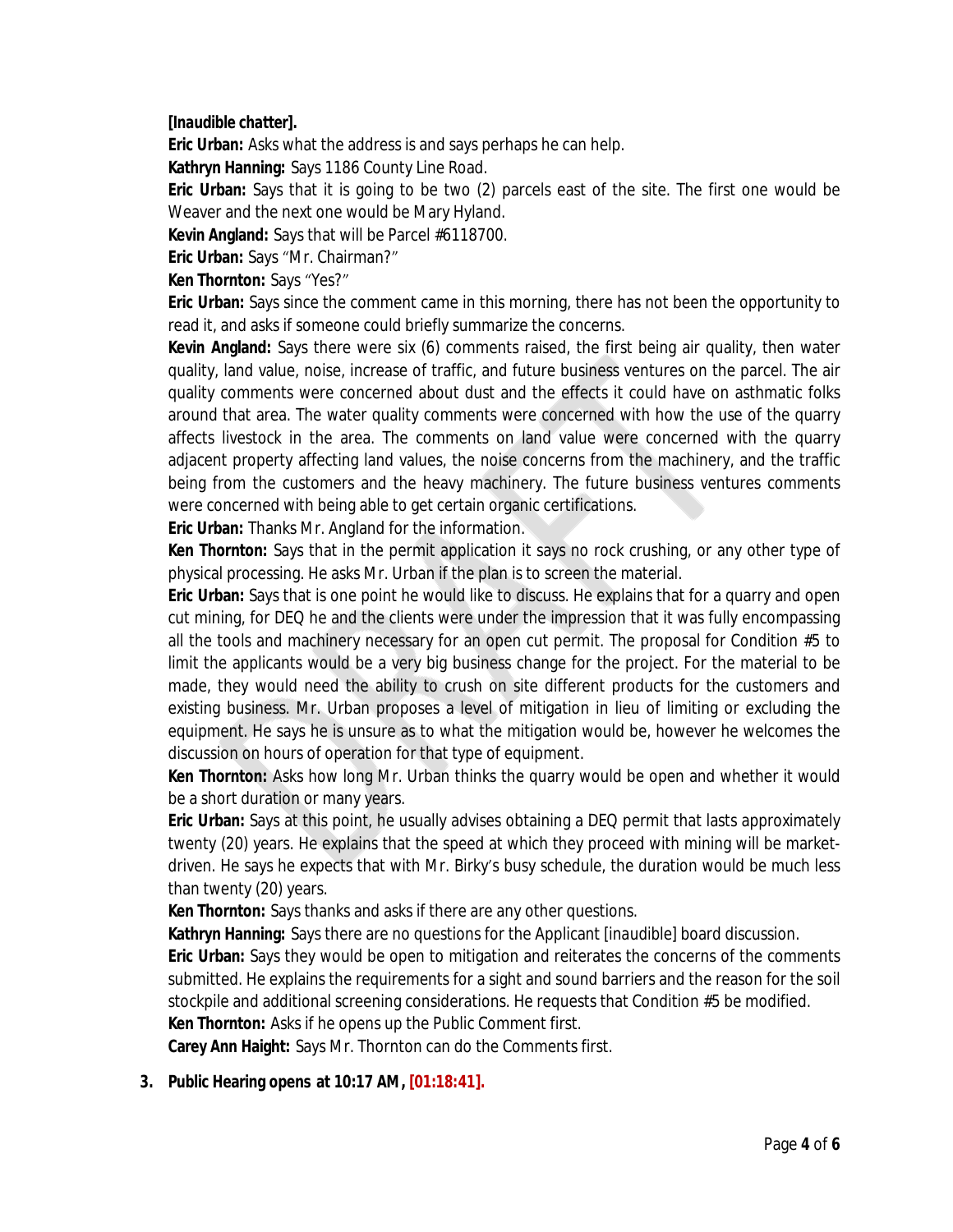#### **Public Proponents:**

**Eric Urban:** Says Mr. Birky is a proponent of the project and would like to see it approved with modifications to Condition number five (5).

#### **Public Opponents:** None.

#### **Public Hearing closes at 10:18 AM.**

#### **4. Board Discussion & Action: [01:19:38]**

**Ken Thornton:** Says he will open it up for discussion by the Board.

**Carey Ann Haight:** Says "Motion".

**Ken Thornton:** Reiterates that it is a Motion.

**Kathryn Hanning:** Asks if there are any questions.

**David Deffinbaugh:** Says go ahead, he will be the second.

**Amber Hobbs:** Asks if she can add something.

**Ken Thornton:** Says sure, you bet.

**Amber Hobbs:** Says Section 8.1.5, for "Natural Production Use," provides the conditions that are in the Staff Report, and for the one that indicates no rock crushing comes form number two (2), which states except in heavy industrial district or permission by ZBOA.

**Ken Thornton:** Says okay.

**Kathryn Hanning:** Notes they are back to where they started and asks if the Board is going to make a motion.

**Ken Thornton:** Says maybe we should table this.

**Kathryn Hanning:** Asks if they are tabling it, and how that works.

**Carey Ann Haight:** Says Mr. Thornton makes a motion to table it *[inaudible].*

**Kathryn Hanning:** Asks if they talk about why they are tabling it.

**Carey Ann Haight:** Says sure.

**Kathryn Hanning:** Explains that it should be tabled because of Condition #5 which is not agreed upon by all parties and that it should be before it goes out to the public. She asks if it is incorrect. **Ken Thornton:** Says no, that is what is sounds like.

**Kathryn Hanning:** Asks Mr. Deffinbaugh what he thinks and then asks Ms. Haight if the motion was tabled, what the Staff can do to rectify the issue or if it will return the same way.

**Carey Ann Haight:** Says it gives Staff an opportunity to review it and discuss with the Applicant and identify the mitigation measures, but the Board could elect to incorporate if they are inclined to allow that additional processing to occur.

**Ken Thornton:** Says that needs to involve the neighbors.

**Kathryn Hanning:** Says that not knowing what those mitigation methods are that they have in mind makes it hard for the Board to decide. She asks whether they are breaking any laws.

**Carey Ann Haight:** Says no, this is fine. Any sort of *[inaudible]* if the Applicant had not seen it and was not aware of it.

**Kathryn Hanning:** Asks if there must be a motion to table**.**

**Carey Ann Haight:** Affirms.

**Kathryn Hanning:** Motions to table the SUP.

**David Deffinbaugh:** Seconds the Motion.

**Ken Thornton:** Calls for a vote.

*All in Favor, motion carries [4 – 0].*